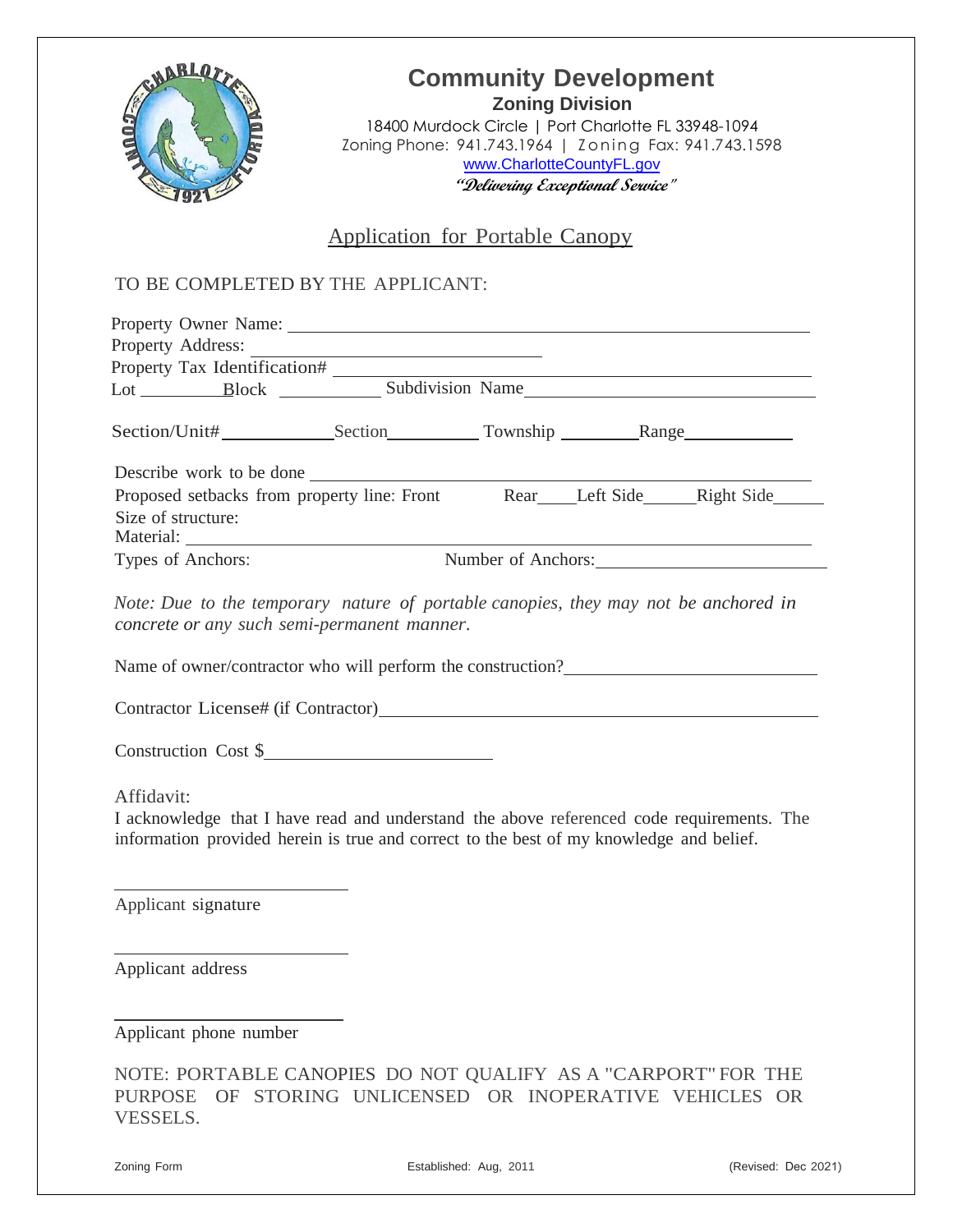# Zoning Permit Portable Canopies

Portable canopies do not qualify as a "carport" for the purpose of storing unlicensed or inoperative vehicles or vessels.



### **Portable canopies must comply with all of the following requirements:**

- A. Portable canopies shall be anchored to resist wind-induced overturning, uplift, and sliding.
- B. Portable canopies shall be located behind the leading edge of the living area of the principal structure.
- C. Portable canopies are required to meet the setbacks determined for that zoning district.
- D. Portable canopies must be removed if there is a threat of a tropical storm or hurricane.